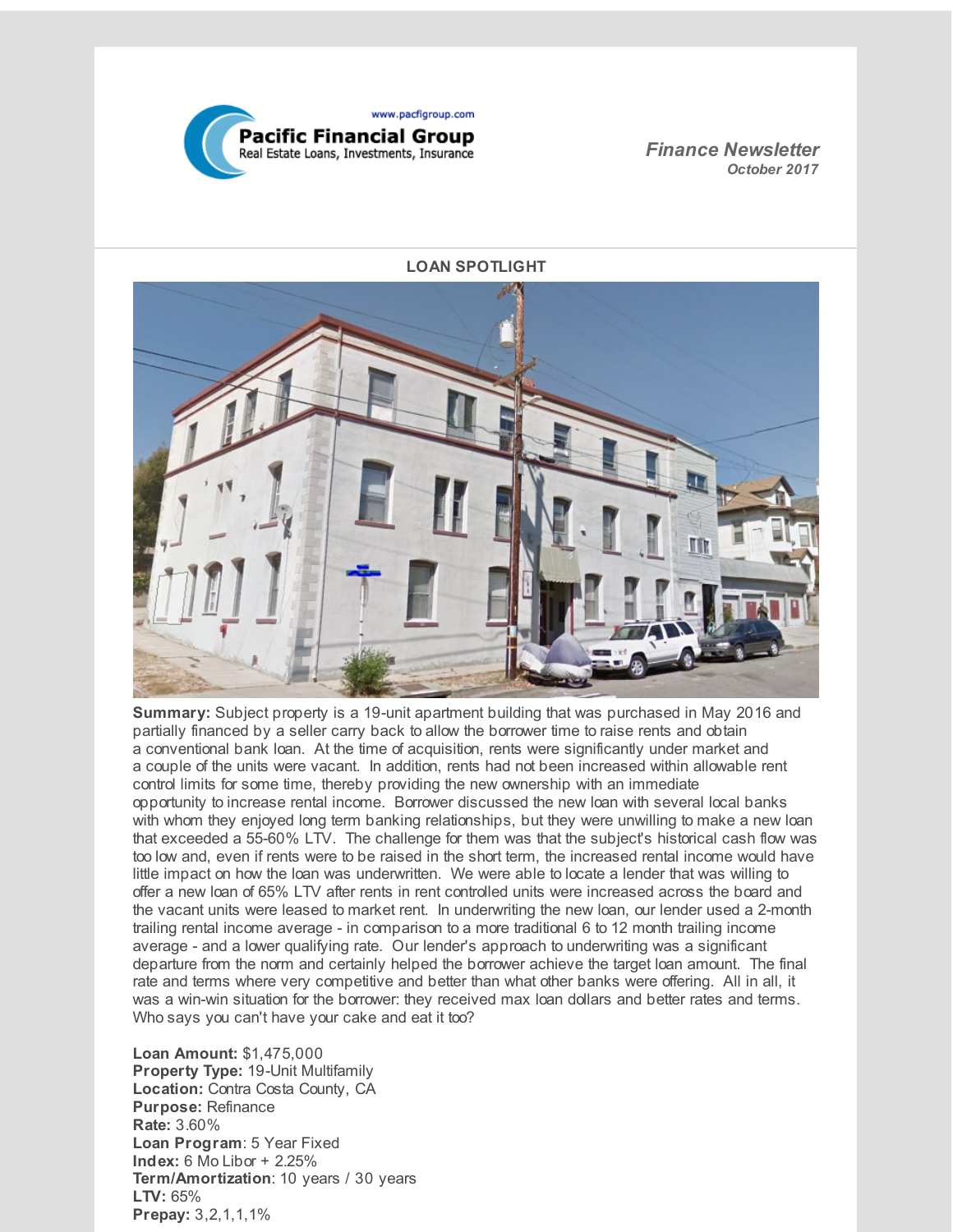*If you or someone you know might need our services, please forward this email to them or contact us for a loan quote specific to a property at (415) 680-0121. Click here to sign up for our [newsletter.](https://visitor.r20.constantcontact.com/d.jsp?llr=mklv8hvab&p=oi&m=1122324098380&sit=w8nve84jb&f=106eb0eb-89ba-47e4-b4be-76e66a11874e)*

*Ask us about our CRE loan programs for cannabis tenants! We also offer generous referral fee program for 5+ multifamily and commercial real estate loans!*



### **ABOUT OUR SERVICES**

Pacific Financial Group is a full-service brokerage firm dedicated to providing clients with real estate loans, investment advice, financial planning and insurance services. Our success is the result of our client-focused commitment, professional integrity, industry and market knowledge and unique private banking approach to understanding the financial needs of our clients and delivering specifically tailored solutions. **Visit our website to obtain additional information about the types of [investment](http://r20.rs6.net/tn.jsp?f=001HcSkldexEnMA-_rY8kwRsmZEY8VsnBD8DpzBfO5UUa_5RIjBuYeUNxAJVPh8PcnyBFteUCEbjRb9HUZttUb1i8iRgux1Ld1HaeQxT0FrZkWJh_XcdxLVTfA7BlaxSacjPZ7RK1Q0Bq-FIu2w0lU-oESQTxGxMh2GGYg3TiRPW2NVKrjT66HQmf8uQ_UVbU3IHWdOH_NT2zY=&c=&ch=) advice and [insurance](http://r20.rs6.net/tn.jsp?f=001HcSkldexEnMA-_rY8kwRsmZEY8VsnBD8DpzBfO5UUa_5RIjBuYeUNxAJVPh8Pcny-pMkvRHb9PxcCgtP8IkbIsBgGQTEO7h9mSk5tHaqC16hmrr2TZtdmJOSXBhW4MS0FcD-ZjWY2E79hhhYrGWU9vbs9msODtNB9YXRWoSw348S2_aOggwYEkgox-05BCchnzYbEdEWmo0=&c=&ch=) services we offer.**

#### **APARTMENT LOAN PROGRAMS**

We are pleased to provide access to a large selection of 5+ unit multi-family loan programs from which to choose so you are assured of finding one that is best suited to meet your particular investment objectives. Drawing from our diverse pool of capital sources, your loan program options are limitless. **Visit our website to obtain additional [information](http://r20.rs6.net/tn.jsp?f=001HcSkldexEnMA-_rY8kwRsmZEY8VsnBD8DpzBfO5UUa_5RIjBuYeUNxAJVPh8Pcny_tXrtWQvJzqBluKzHNSpa4r2ILpMlIL09JrkSO5EaL8Wn4B44dK6UMV6dQOr8OkUmkp9DSzm021Sf4jnD77rbDjNgjg0-mQgJIfKUr7uRJSMZ6OtqJ0wLJXQ_e4r4_nDKxAUdRo-gxE=&c=&ch=) about available apartment loan programs and interest rates.**

# **COMMERCIAL LOAN PROGRAMS**

We understand the importance of finding the best available financing to maximize your return on investment and have access to a large selection of commercial loan programs for office, retail, single tenant, self storage, industrial, hospitality, mixed use and owner-occupied commercial buildings, so you are assured of finding one that is best suited to meet your particular investment objectives. **We also finance commercial properties with cannabis tenants and offer both conventional bank loans and private funds**. Commercial loans are available from a diverse pool of capital sources which include local and regional banks, credit unions, life insurance companies, conduits, pension funds and private investors. **Visit our website to obtain additional information about available [commercial](http://r20.rs6.net/tn.jsp?f=001HcSkldexEnMA-_rY8kwRsmZEY8VsnBD8DpzBfO5UUa_5RIjBuYeUNxAJVPh8PcnyifUTU4K8s6skPu3QUTdftZeJJNtl4Bsor7pdEZKw46DPFwuOa0gNvTPp9SzGAH_MrMhWHRT8wHI-SxeioRFpy34DynAF1dje_nmsNAaP8sKZz8bGNZqN9maQhRrWRLsGmNWRU-Cz8AY=&c=&ch=) loan programs and interest rates.**

# **RESIDENTIAL LOAN PROGRAMS**

We have access to over 30 lenders that offer a variety of loan program options for owner-occupied residences, 2nd homes or 1-4 investment properties. Why limit yourself and deal with one lender when you can have access to a diverse pool of lenders with much more loan program options from which to choose? Below are some of the loan program features currently offered:

- Loans to single member LLC's and revocable trusts
- Stated income and interest only loans
- Debt ratios up to 50%
- Loan amounts up to \$3,000,000
- 100% gift toward a purchase down payment